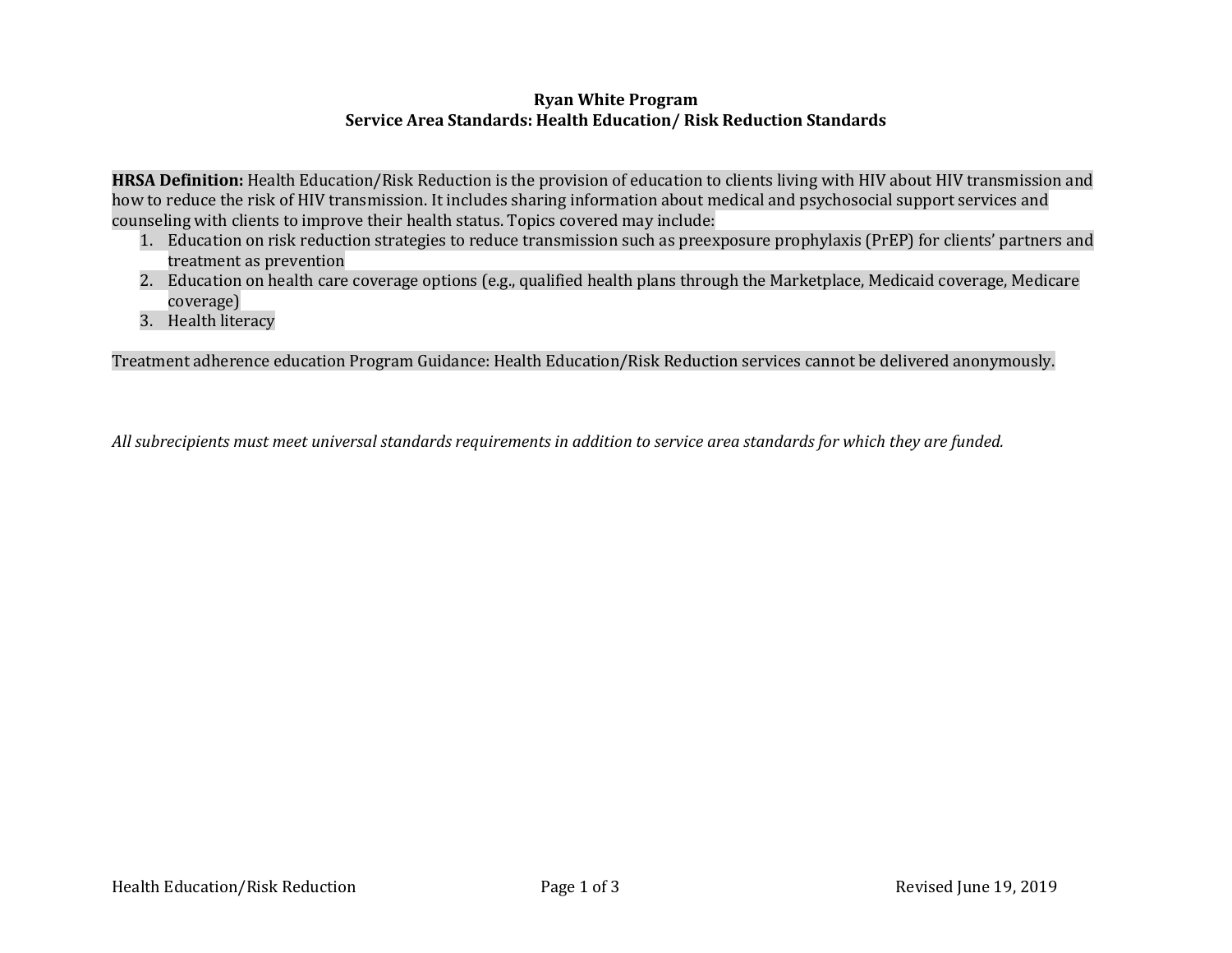| <b>Standard</b>                                                                                                                                                                                                                                                                                                                                                                                                                                                                                                                                                                                                                               | <b>Measure</b>                                                                                    | <b>Data Source</b>                                           |
|-----------------------------------------------------------------------------------------------------------------------------------------------------------------------------------------------------------------------------------------------------------------------------------------------------------------------------------------------------------------------------------------------------------------------------------------------------------------------------------------------------------------------------------------------------------------------------------------------------------------------------------------------|---------------------------------------------------------------------------------------------------|--------------------------------------------------------------|
| 1. Health Education/Risk Reduction Curriculum: Agency<br>will have a written curriculum to inform clients about:<br><b>Preventing STIs</b><br>Receive counseling on how to improve their health status<br>and reduce the risk of transmission to others<br>The benefits of treatment and information on how to access<br>and retain care<br>Available resources to help with HIV treatment and<br>prevention. including how to access all Ryan White core<br>medical and support services<br>PrEP<br>Understanding lab values and medication regimen<br>Personal HIV disclosure<br>"Making Sure" curriculum may be adopted for HE/RR in place | 1. Curriculum approved by Ryan White<br>Program.                                                  | 1. Documentation on file.                                    |
| of the Agency developing their own curriculum                                                                                                                                                                                                                                                                                                                                                                                                                                                                                                                                                                                                 |                                                                                                   |                                                              |
| 2. Evaluation: Group and individual level evaluation of clients'<br>needs or topics:<br>HE/RR activities will be driven by an evaluation of<br>participants' interests and needs<br>Evaluation may be conducted during group discussion<br>$\bullet$<br>or individually with clients                                                                                                                                                                                                                                                                                                                                                          | 2. Evaluation questions and results.                                                              | 2. Documentation on file.                                    |
| 3. Staff Qualification and Training:<br>3.1. Direct Service Providers will have knowledge of the<br>curriculum topics, the skills and abilities to provide health<br>education services and one or more of the following:<br>Bachelor's degree in a Human Service field<br><b>Registered Nurse</b><br>Master's /Bachelor's degree in a non-Human Service<br>field and two years HIV experience<br>A two year associates degree in a Human Service field<br>and 3 years of experience                                                                                                                                                          | 3.1. - 3.2. Position description, job<br>postings, resumes and documentation<br>of staff training | 3.1. File Review/Site Visits<br>3.2. File Review/Site Visits |